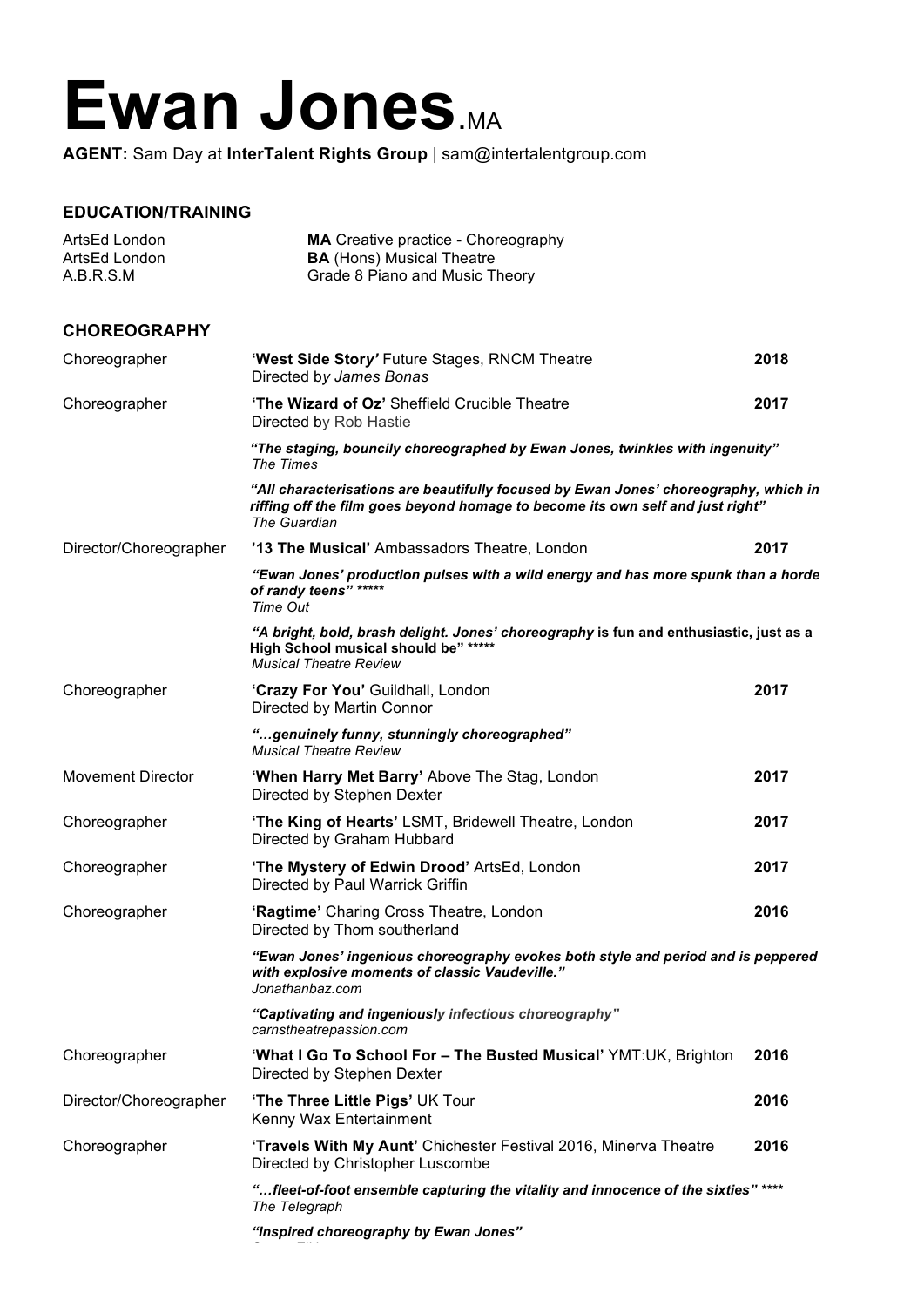| Choreographer (Opera)  | 'Ariodante' International Handel Festival, Britten Theatre<br>Directed by James Bonas                                   | 2016 |
|------------------------|-------------------------------------------------------------------------------------------------------------------------|------|
| Choreographer          | 'The Three Little Pigs' Palace Theatre, London/International tour<br>Kenny Wax Entertainment, Directed by Anthony Drewe | 2015 |
|                        | "Ewan Jones' choreography is superb" ****<br>Broadwayworld.com                                                          |      |
|                        | "Jones' choreography is a delight" ****<br>The Stage                                                                    |      |
| Choreographer (Opera)  | 'The Tales of Hoffman' English Touring Opera<br>Directed by James Bonas                                                 | 2015 |
| Choreographer          | 'Elegies for Angels, Punks and Raging Queens' Criterion Theatre<br>Directed by Stephen Whitson                          | 2015 |
| Choreographer          | 'The Phantom Of The Opera' Teatrul National, Bucharest<br>Directed by Stephen Barlow                                    | 2015 |
| Choreographer (Opera)  | 'Giove in Argo' International Handel Festival, Britten Theatre<br>Directed by James Bonas                               | 2015 |
|                        | "Artfully choreographed" ****<br>The Times                                                                              |      |
| Choreographer          | 'The Three Billy Goats Gruff' SRT, Singapore<br>Directed by Anthony Drewe                                               | 2015 |
|                        | "Dynamic choreography"<br><b>Straits Times</b>                                                                          |      |
| Choreographer          | 'Altar Boyz' Greenwich Theatre<br>Directed by Steven Dexter                                                             | 2014 |
|                        | "top notch choreography from Ewan Jones" *****<br>What's On Stage                                                       |      |
| Choreographer          | 'Ha Ha Hoods!' UK Tour, Jamie Wilson Productions<br>Directed by Ben Langley                                             | 2014 |
| Choreographer          | 'Lysistrata Jones' GSA, The Ivy Theatre, Guildford<br>Directed by Luke Sheppard                                         | 2014 |
|                        | " Ewan Jones' ingenious choreography"<br><b>Musical Theatre Review</b>                                                  |      |
| Choreographer (Opera)  | 'Vert Vert' Garsington Opera, Wormsley<br>Directed by Martin Duncan                                                     | 2014 |
|                        | "some of the most brilliant movement direction I've ever seen."<br>The Independent                                      |      |
|                        | " Ewan Jones's dazzling choreography"<br>What's On Stage                                                                |      |
| Choreographer          | 'Cinderella' UK Productions, Mansfield Palace Theatre<br>Directed by Andrew Ryan                                        | 2013 |
| Choreographer (Opera)  | 'L'enfant et les sortileges' RCM, Britten Theatre, London<br>Directed by James Bonas                                    | 2013 |
| Choreographer          | 'The Mikado' Co-Opera Co. Hackney Empire/UK tour<br>Directed by James Bonas                                             | 2013 |
| Director/Choreographer | 'The Three Little Pigs - Mandarin' SRT, Singapore                                                                       | 2013 |
| Choreographer          | 'She Loves Me' GSA, The Electric Theatre, Guildford<br>Directed by Luke Sheppard                                        | 2013 |
| Choreographer          | 'Goldilocks And The Three Bears' SRT, Singapore<br>Directed by Anthony Drewe                                            | 2013 |
| Choreographer          | 'The Dreaming' The Rose Theatre, Kingston.<br>Directed by Jeremy James Taylor & Russell Labey                           | 2013 |
| Choreographer          | 'Snow White And The Seven Dwarfs' UK Productions<br>Directed by Andrew Ryan                                             | 2012 |